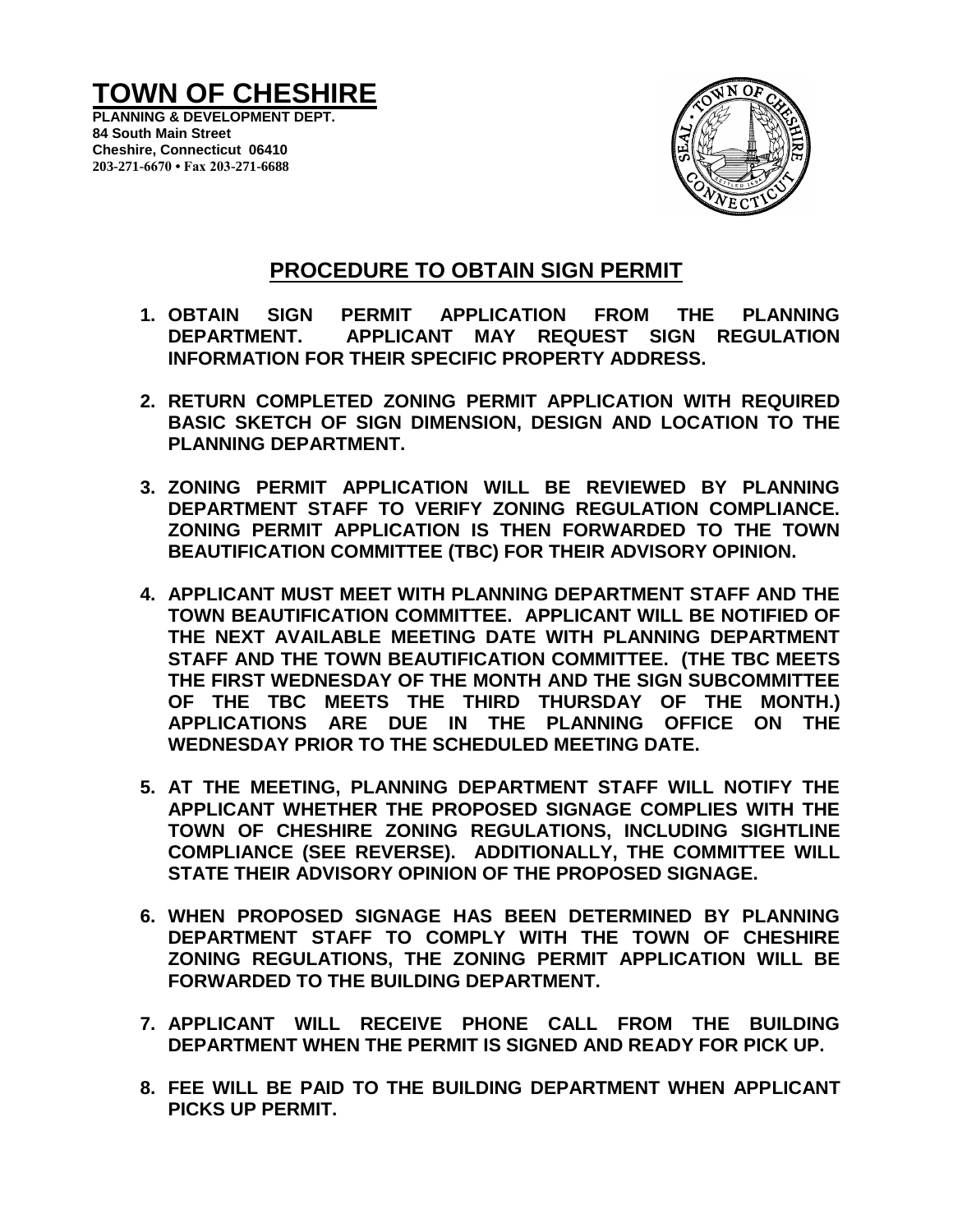## **SIGN LOCATION**

During the required sign permit process, care must be taken in the placement of the sign. The following regulations are specific to the location of signs:

#### **SETBACKS: Section 34, Paragraph 4, Subsection 3**

All signs must be set back no less than ten (10) feet from the street line or property line. If the configuration of the road subsequently changes, the sign shall be moved to conform with these setback requirements. This distance may be increased if the Cheshire Traffic Authority determines that a sign's placement presents a sight line or traffic safety problem.

#### **OBSTRUCTIONS: Section 34, Paragraph 4, Subsection 4**

No sign shall be located or maintained so as to be a hazard to traffic or pedestrians, to obstruct any door, window, ventilation system, or fire escape exit or to cause any other hazard to public health and safety.

#### **FENCES, WALLS AND HEDGES: Section 32, Paragraph 6**

Nothing shall be erected, placed, planted, sloped, bermed or allowed to grow in such a manner as to materially impede pedestrian, bicycle or vehicle traffic visibility. Visibility shall be determined with reference to the State of Connecticut Department of Transportation Guidelines for Highway Design. (See Table 32.5.A, Intersection Sight Distance Criteria, and Figure 32.5.B Intersection Sight Distance "ISD"). Unless existing conditions create a hardship, the desirable ISD shall be used, and in no case shall the ISD be less than the minimum in the table. Fences shall not be over eight (8) feet in height anywhere on the property.

**If you have questions regarding these regulations you may contact the Planning and Zoning office at 271-6670 for further clarification. Additionally, if you are unclear in the determination of the sight line at your location relative to the zoning regulations, you may contact Traffic Officer Dave Kehoss at 271-5541 and request a sightline inspection.**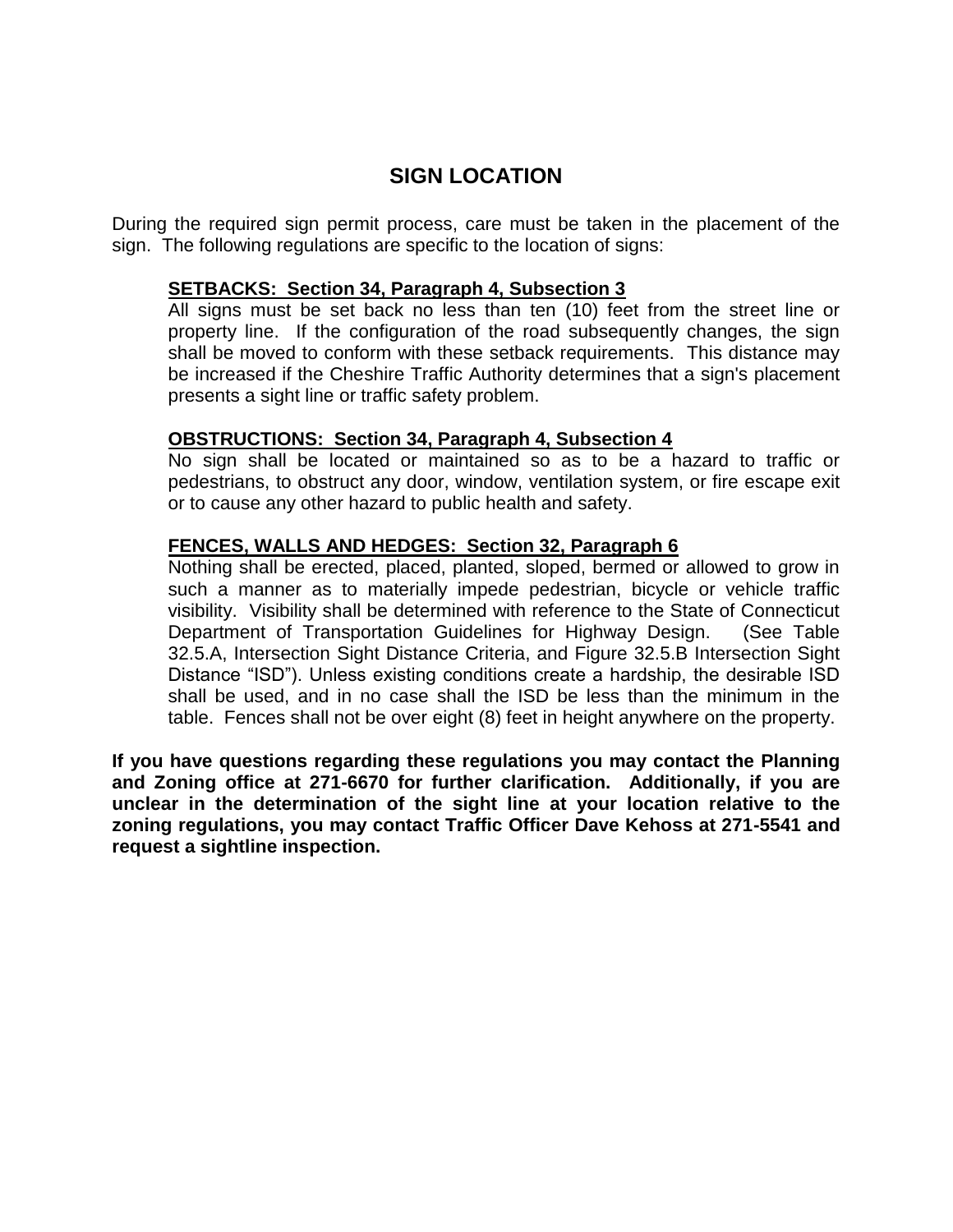## REV. 11/30/04 **APPLICATION FOR SIGN PERMIT REVIEW**

| TYPE OF SIGN - Freestanding, Wall Sign*, Etc. __________________________________<br>*For Wall Signs, see Wall Sign Application.                                                                                                |  |
|--------------------------------------------------------------------------------------------------------------------------------------------------------------------------------------------------------------------------------|--|
|                                                                                                                                                                                                                                |  |
| SIGN CONSTRUCTED OF: University of the Construction of the Construction of the Construction of the Construction of the Construction of the Construction of the Construction of the Construction of the Construction of the Con |  |
|                                                                                                                                                                                                                                |  |
|                                                                                                                                                                                                                                |  |
|                                                                                                                                                                                                                                |  |
| Height $\frac{x}{(Feet)}$ X width $\frac{x}{(Feet)}$ = $\frac{x}{(Square Feet)}$                                                                                                                                               |  |
|                                                                                                                                                                                                                                |  |
|                                                                                                                                                                                                                                |  |
| SIGNATURE OF PROPERTY OWNER                                                                                                                                                                                                    |  |
|                                                                                                                                                                                                                                |  |
|                                                                                                                                                                                                                                |  |
|                                                                                                                                                                                                                                |  |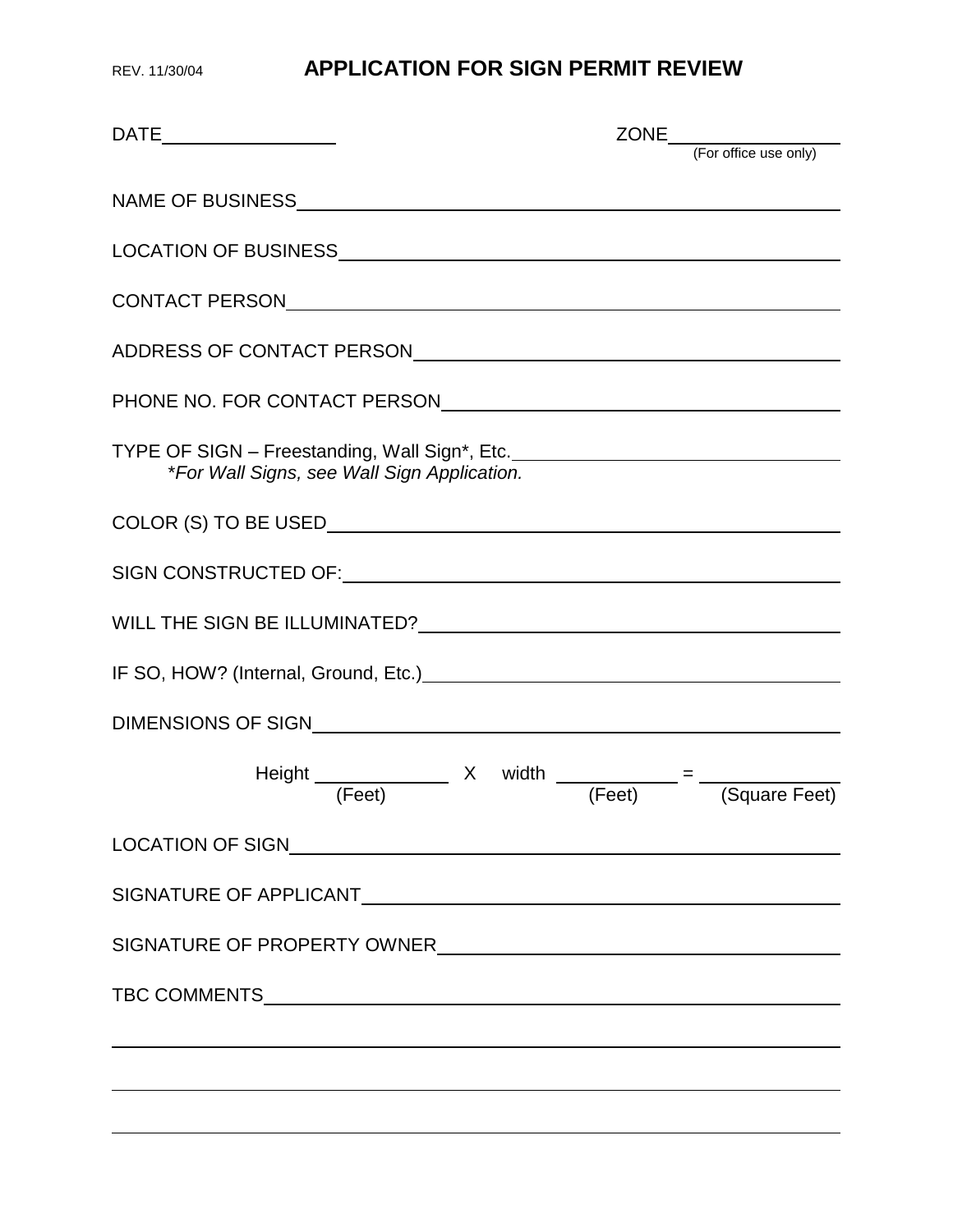## **WALL SIGN WORKSHEET**

Current Town of Cheshire zoning regulations require that wall signs do not exceed 5% of the wall or unit face to which they are attached. In order to determine the percentage of the wall sign, the following calculations must be completed.

### **Calculate Wall Size**

Buildings with single tenant use: calculate wall face where the wall sign is to be attached.

Buildings with multi-tenant use: calculate unit face where the wall sign is to be attached.



Wall sign size must not exceed 5 % of the wall or unit size.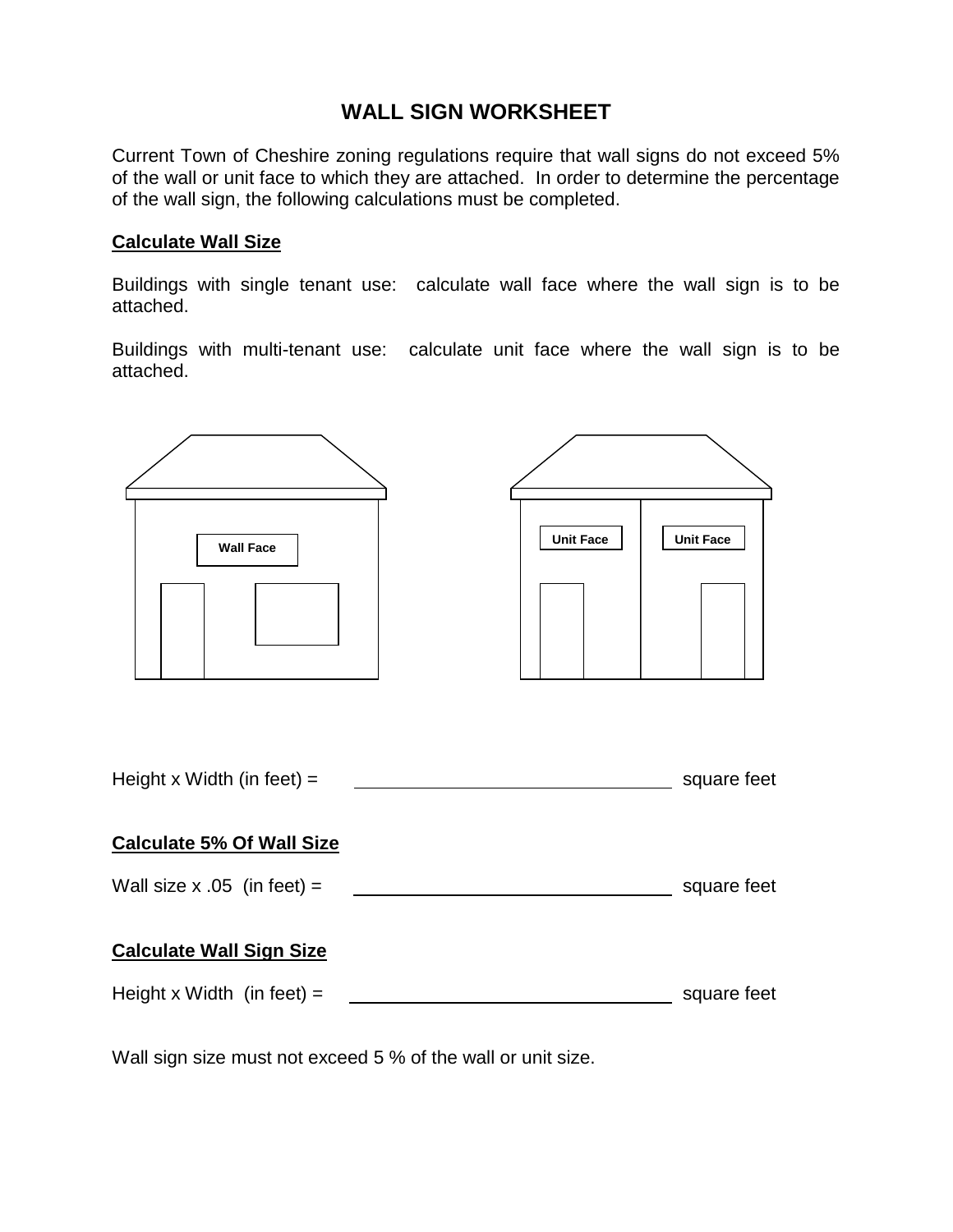### **REV. 6/16/15 ZONING PERMIT - SIGNAGE PLANNING AND ZONING COMMISSION**

| NO.                               |              | DATE:                                                                                                                                                                                                                       |
|-----------------------------------|--------------|-----------------------------------------------------------------------------------------------------------------------------------------------------------------------------------------------------------------------------|
|                                   |              | PERMISSION TO: (BUILD) (MAKE ALTERATIONS TO)                                                                                                                                                                                |
|                                   |              | A COMMERCIAL OR INDUSTRIAL, OR OTHER                                                                                                                                                                                        |
| DESCRIPTION OF PREMISES: ZONE     |              |                                                                                                                                                                                                                             |
|                                   |              |                                                                                                                                                                                                                             |
|                                   | YES( ) NO( ) | PROPOSED SIGNS MEET APPLICABLE SIZE, HEIGHT AND SETBACK<br>REQUIREMENTS OF THE CHESHIRE ZONING REGULATIONS<br>Initials of Applicant<br>APPLICANT: I hereby certify that the<br>information contained herein is<br>accurate. |
|                                   |              | <b>Signature of Applicant</b>                                                                                                                                                                                               |
|                                   |              | Name of Applicant (Print)                                                                                                                                                                                                   |
| <b>GRANTED:</b>                   |              | <b>Address</b>                                                                                                                                                                                                              |
| <b>Zoning Enforcement Officer</b> |              | Telephone No.                                                                                                                                                                                                               |
|                                   |              | THIS APPROVAL IS SUBJECT TO COMPLIANCE (PRIOR TO INSTALLATION) WITH THE                                                                                                                                                     |

PROVISIONS OF THE ZONING REGULATIONS, OF THE TOWN OF CHESHIRE AND AS AUTHORIZED UNDER 8-3f OF THE CONNECTICUT GENERAL STATUTES, AS AMENDED.